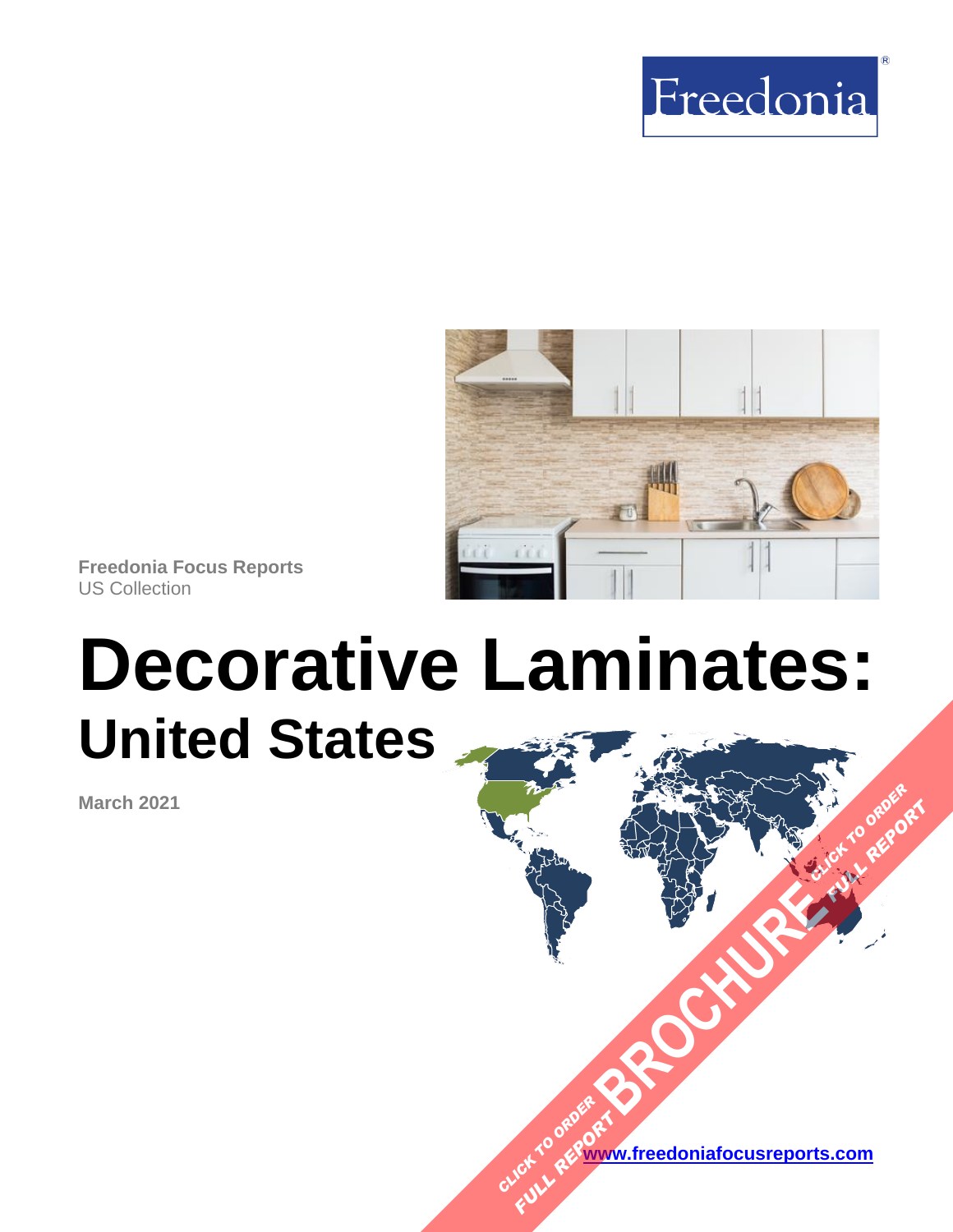# **Table of Contents**

| 1. Highlights                                        | 3  |
|------------------------------------------------------|----|
| 2. Market Environment                                | 4  |
| <b>Historical Trends</b>                             | 4  |
| Key Economic Indicators                              | 5  |
| COVID-19 Impact on the Decorative Laminates Industry | 6  |
| <b>Sustainability Challenges</b>                     | 7  |
| North America Regional Outlook                       | 9  |
| 3. Segmentation & Forecasts                          | 10 |
| Products                                             | 10 |
| Low-Pressure Laminates                               | 11 |
| <b>High-Pressure Laminates</b>                       | 12 |
| Markets                                              | 14 |
| Cabinets                                             | 15 |
| Furniture                                            | 15 |
| <b>Retail Fixtures</b>                               | 16 |
| <b>Wall Panels</b>                                   | 16 |
| Flooring                                             | 17 |
| Countertops                                          | 17 |
| <b>Other Markets</b>                                 | 18 |
| Supply & Demand                                      | 20 |
| 4. Industry Structure                                | 21 |
| <b>Industry Characteristics</b>                      | 21 |
| <b>Market Leaders</b>                                | 22 |
| <b>Broadview Holding</b>                             | 23 |
| Panolam Industries International                     | 23 |
| <b>Wilsonart International</b>                       | 23 |
| 5. About This Report                                 | 25 |
| Scope                                                | 25 |
| Sources                                              | 26 |
| <b>Industry Codes</b>                                | 26 |
| Freedonia Methodology                                | 26 |
| Resources                                            | 28 |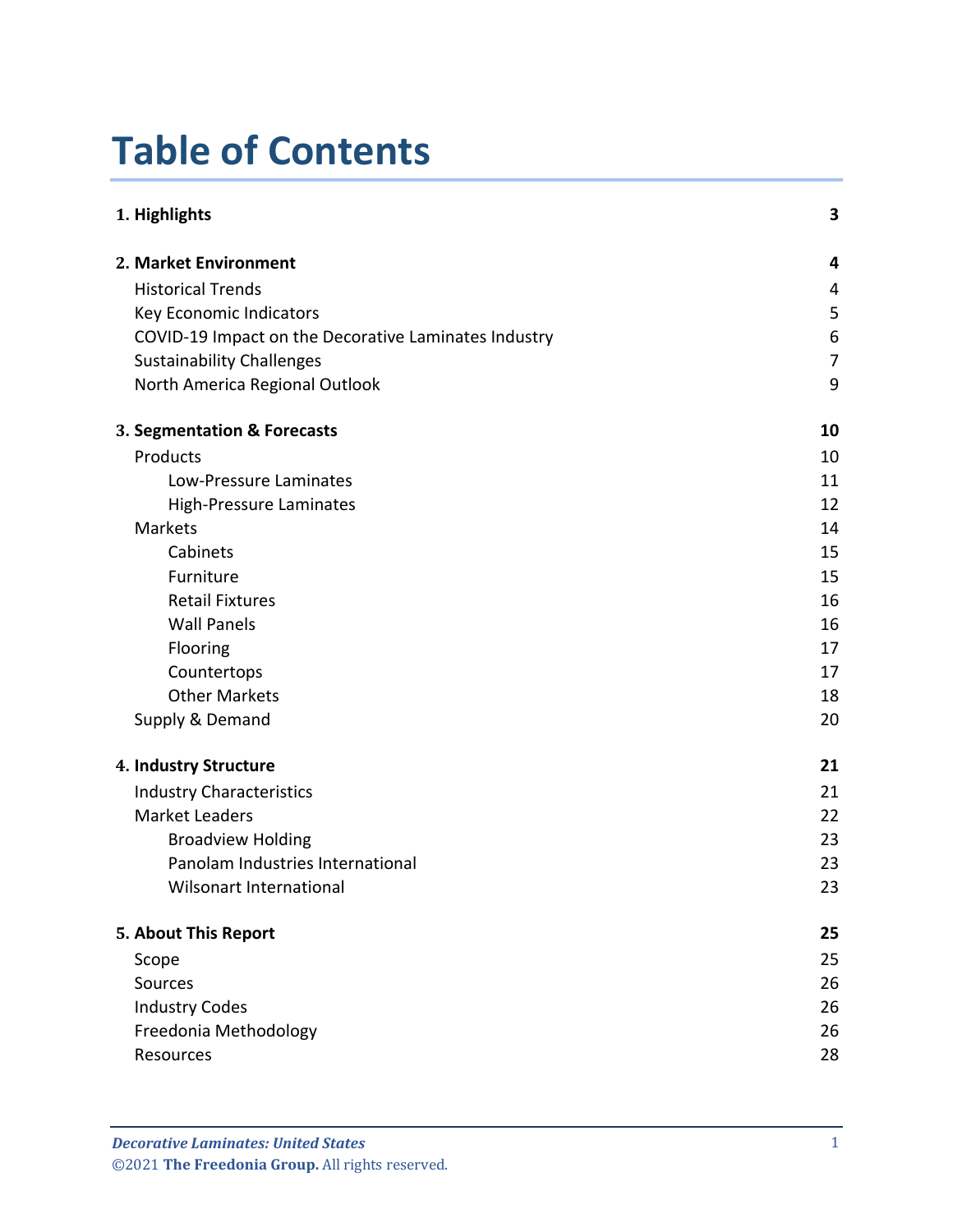# **List of Tables & Figures**

| Figure 1   Key Trends in the US Decorative Laminate Market, 2019 - 2024            | 3  |
|------------------------------------------------------------------------------------|----|
| Figure 2   US Decorative Laminate Demand Trends, 2009 - 2019                       | 4  |
| Table 1   Key Indicators for US Decorative Laminate Demand, 2009 - 2024 (2012US\$) |    |
| bil)                                                                               | 5  |
| Figure 3   North America: Decorative Laminate Demand by Country, 2019 (%)          | 9  |
| Figure 4   US Decorative Laminate Demand by Product, 2009 - 2024 (mil sq mtr)      | 10 |
| Table 2   US Decorative Laminate Demand by Product, 2009 - 2024 (mil sq mtr)       | 10 |
| Figure 5   US Decorative Laminate Demand by Product, 2009 - 2024 (%)               | 13 |
| Figure 6   US Decorative Laminate Demand by Market, 2009 - 2024 (mil sq mtr)       | 14 |
| Table 3   US Decorative Laminate Demand by Market, 2009 - 2024 (mil sq mtr)        | 14 |
| Figure 7   US Decorative Laminate Demand by Market, 2009 - 2024 (%)                | 18 |
| Table 4   US Decorative Laminate Supply & Demand, 2009 - 2024 (mil sq mtr)         | 20 |
| Table 5   Selected Suppliers to the US Decorative Laminate Market                  | 22 |
| Table 6   NAICS & SIC Codes Related to Decorative Laminate                         | 26 |
|                                                                                    |    |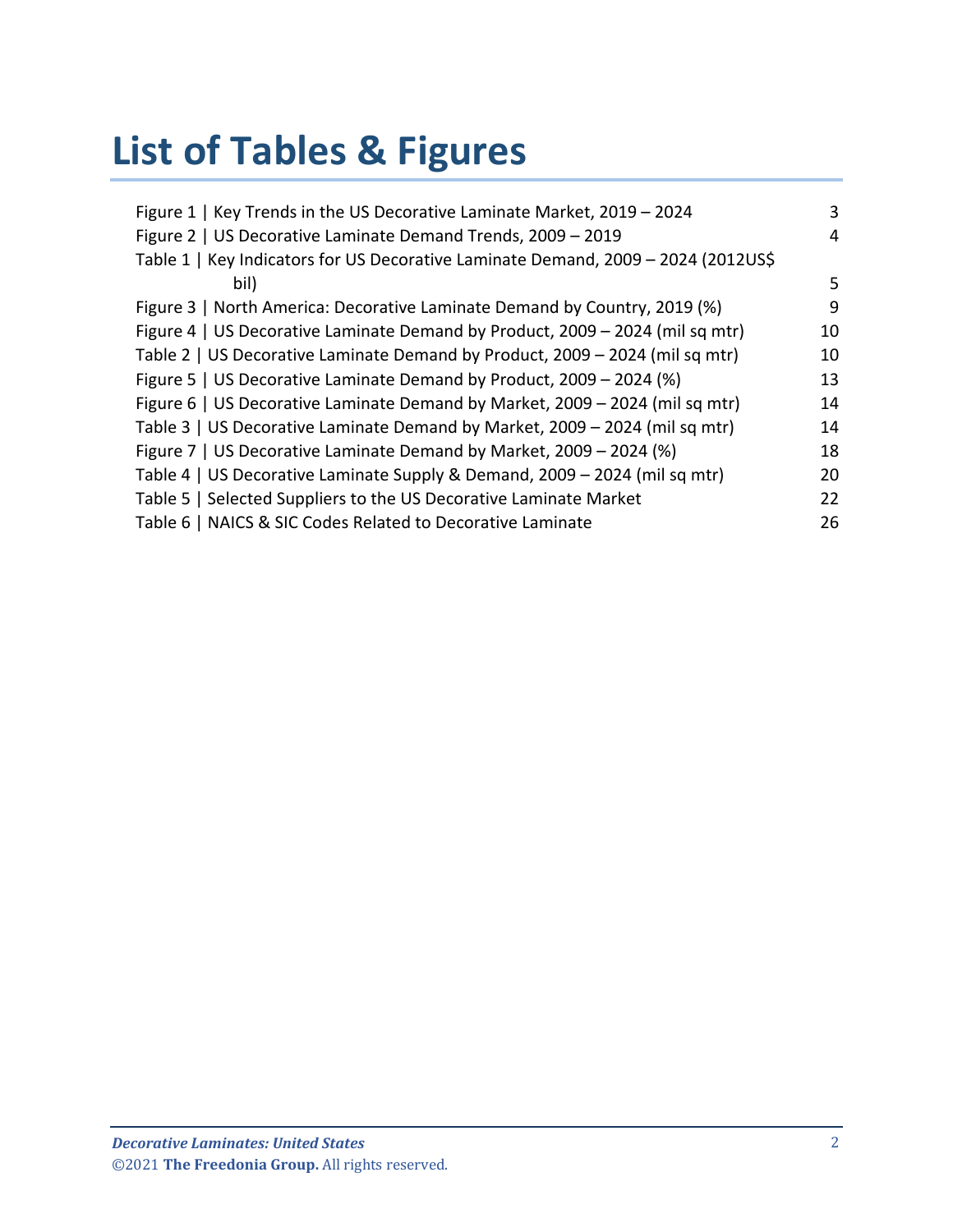# <span id="page-3-0"></span>**About This Report**

# <span id="page-3-1"></span>**Scope**

This report forecasts to 2024 US decorative laminate demand and production in square meters. Total demand is segmented by product in terms of:

- low-pressure laminates
- high-pressure laminates

Total demand is also segmented by market as follows:

- cabinets
- furniture
- retail fixtures
- wall panels
- flooring
- countertops
- other markets such as ceilings, signage, and window sills

To illustrate historical trends, total demand is provided in annual series from 2009 to 2019; production and the various segments are reported at five-year intervals for 2009, 2014, and 2019.

Edgebanding, as well as electrical, electronic, and other industrial laminates, is not included in this report.

Several assumptions have been made in order to ease understanding or to facilitate comparisons. For example, many decorative laminates are produced and sold in roll form to furniture producers or manufacturers, who then bond the laminate to a rigid substrate as part of the manufacturing process. This is frequently done with decorative foils and vinyl films. However, in the case of some decorative laminates, such as saturated papers, the laminates may be bonded to a substrate by the laminates producer and not by the customer due to the expense inherent in purchasing and operating the necessary machinery. So as not to skew the results (since some laminates are sold already bonded to a substrate and are therefore more expensive), all data treat laminates as unmounted.

Key macroeconomic indicators are also provided with quantified trends. Other various topics, including profiles of pertinent leading companies, are covered in this report. A full outline of report items by page is available in the Table of Contents.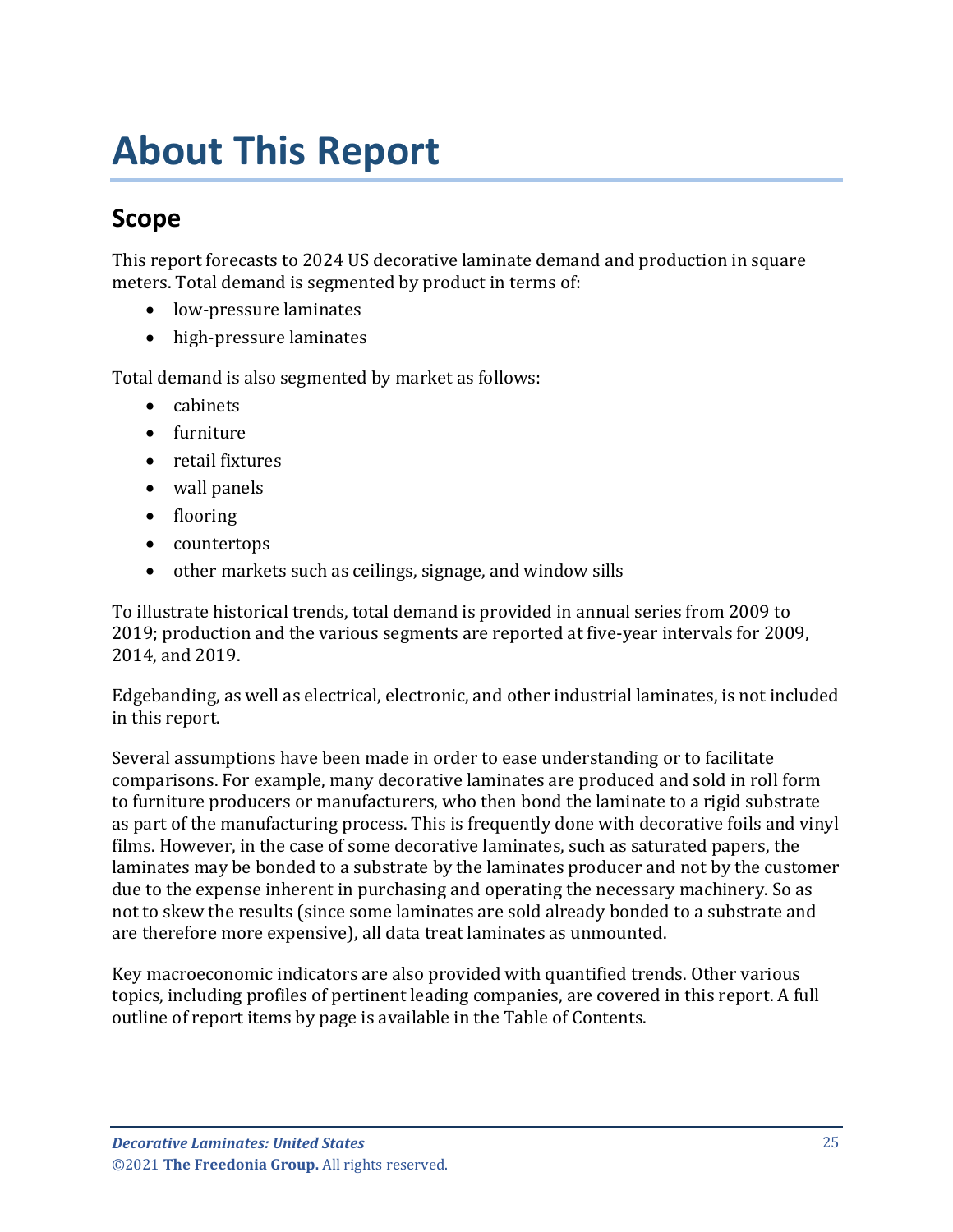# <span id="page-4-0"></span>**Sources**

*Decorative Laminates: United States* (FF60027) is based on *[Global Decorative Laminates,](http://www.freedoniagroup.com/DocumentDetails.aspx?ReferrerId=FL-FOCUS&studyid=4139)* a comprehensive industry study published by The Freedonia Group. Reported findings represent the synthesis and analysis of data from various primary, secondary, macroeconomic, and demographic sources, such as:

- firms participating in the industry, and their suppliers and customers
- government/public agencies
- intergovernmental and non-governmental organizations
- trade associations and their publications
- the business and trade press
- indicator forecasts by The Freedonia Group
- the findings of other reports and studies by The Freedonia Group

Specific sources and additional resources are listed in the Resources section of this publication for reference and to facilitate further research.

# <span id="page-4-1"></span>**Industry Codes**

<span id="page-4-3"></span>

| Table 6   NAICS & SIC Codes Related to Decorative Laminate |                                                                                |                                           |                                                                         |  |
|------------------------------------------------------------|--------------------------------------------------------------------------------|-------------------------------------------|-------------------------------------------------------------------------|--|
| <b>NAICS/SCIAN 2017</b>                                    |                                                                                | <b>SIC</b>                                |                                                                         |  |
| North American Industry Classification System              |                                                                                | <b>Standard Industrial Classification</b> |                                                                         |  |
| 321211                                                     | Hardwood veneer and plywood manufacturing                                      | 2435                                      | Hardwood veneer and plywood                                             |  |
| 321219                                                     | Reconstituted wood product manufacturing                                       | 2493                                      | Reconstituted wood products                                             |  |
| 322220                                                     | Paper bag and coated and treated paper<br>manufacturing                        | 2672                                      | Coated and laminated paper, NEC                                         |  |
| 325211                                                     | Plastics material and resin manufacturing                                      | 2821                                      | Plastics materials, synthetic resins, and<br>nonvulcanizable elastomers |  |
| 325520                                                     | Adhesive manufacturing                                                         | 2891                                      | Adhesives and sealants                                                  |  |
| 326112                                                     | Plastics packaging film and sheet (including<br>laminated) manufacturing       | 2671                                      | Packaging paper and plastic film; coated and<br>laminated               |  |
| 326130                                                     | Laminated plastics plate, sheet (except<br>packaging), and shape manufacturing | 3083                                      | Laminated plastics plate, sheet, and profile<br>shapes                  |  |

Source: US Census Bureau

# <span id="page-4-2"></span>**Freedonia Methodology**

The Freedonia Group, a subsidiary of MarketResearch.com, has been in business for more than 30 years and in that time has developed a comprehensive approach to data analysis that takes into account the variety of industries covered and the evolving needs of our customers.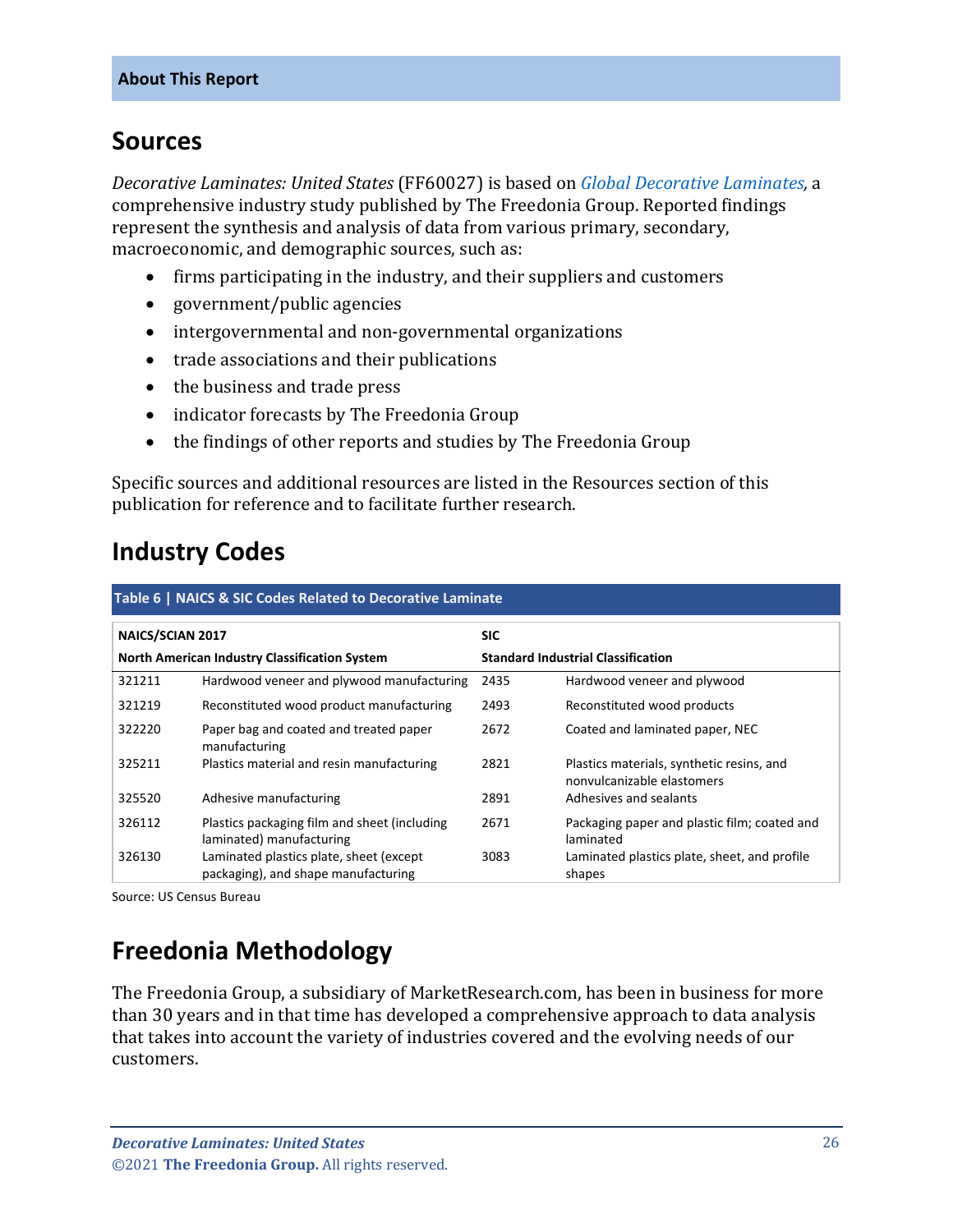#### **About This Report**

Every industry presents different challenges in market sizing and forecasting, and this requires flexibility in methodology and approach. Freedonia methodology integrates a variety of quantitative and qualitative techniques to present the best overall picture of a market's current position as well as its future outlook: When published data are available, we make sure they are correct and representative of reality. We understand that published data often have flaws either in scope or quality, and adjustments are made accordingly. Where no data are available, we use various methodologies to develop market sizing (both top-down and bottom-up) and then triangulate those results to come up with the most accurate data series possible. Regardless of approach, we also talk to industry participants to verify both historical perspective and future growth opportunities.

Methods used in the preparation of Freedonia market research include, but are not limited to, the following activities: comprehensive data mining and evaluation, primary research, consensus forecasting and analysis, ratio analysis using key indicators, regression analysis, end use growth indices and intensity factors, purchase power parity adjustments for global data, consumer and end user surveys, market share and corporate sales analysis, product lifespan analysis, product or market life cycle analysis, graphical data modeling, long-term historical trend analysis, bottom-up and top-down demand modeling, and comparative market size ranking.

Freedonia quantifies trends in various measures of growth and volatility. Growth (or decline) expressed as an average annual growth rate (AAGR) is the least squares growth rate, which takes into account all available datapoints over a period. The volatility of datapoints around a least squares growth trend over time is expressed via the coefficient of determination, or  $r^2$ . The most stable data series relative to the trend carries an  $r^2$  value of 1.0; the most volatile – 0.0. Growth calculated as a compound annual growth rate (CAGR) employs, by definition, only the first and last datapoints over a period. The CAGR is used to describe forecast growth, defined as the expected trend beginning in the base year and ending in the forecast year. Readers are encouraged to consider historical volatility when assessing particular annual values along the forecast trend, including in the forecast year.

# **Copyright & Licensing**

The full report is protected by copyright laws of the United States of America and international treaties. The entire contents of the publication are copyrighted by The Freedonia Group.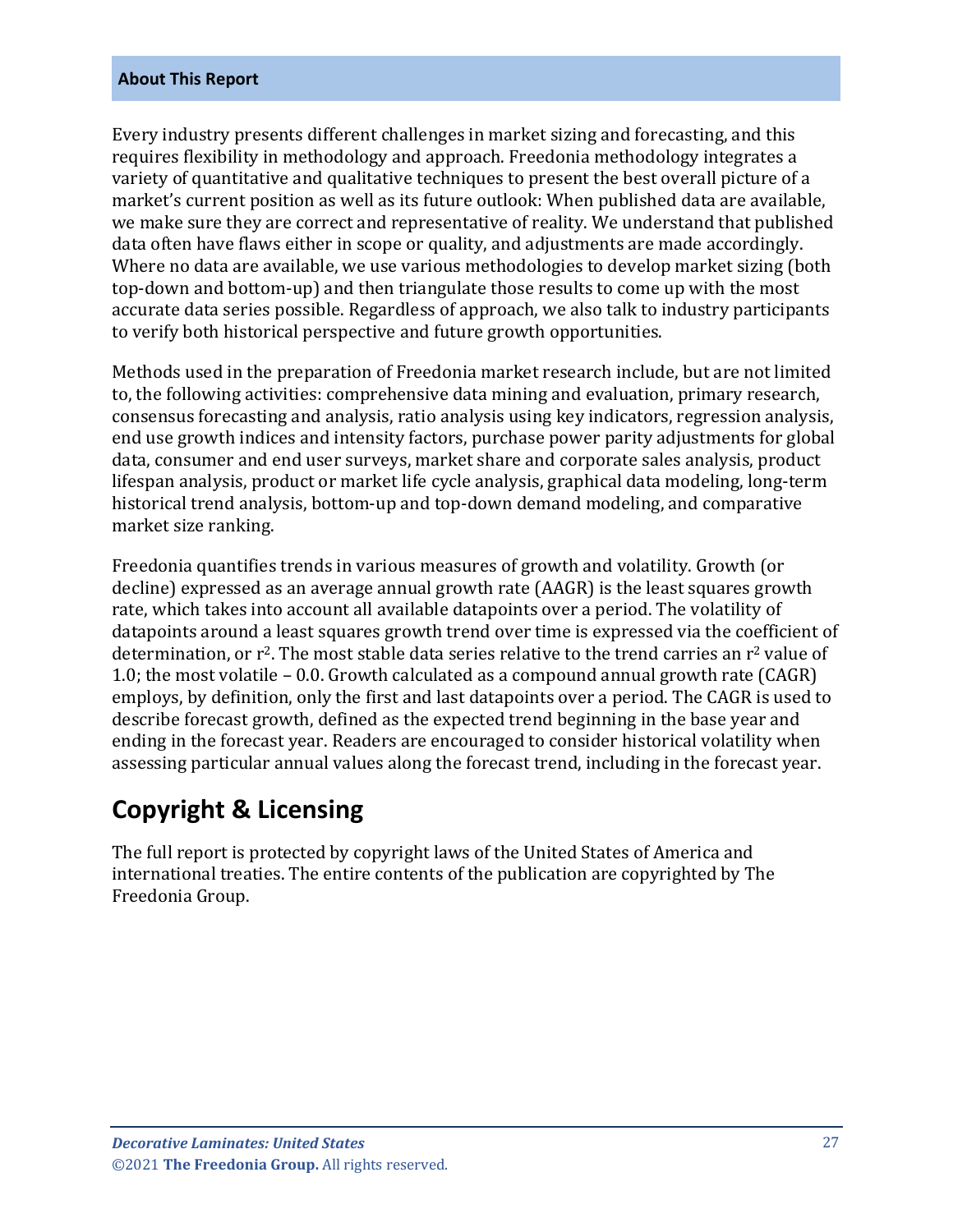### <span id="page-6-0"></span>**Resources**

#### **The Freedonia Group**

 *[Global Decorative Laminates](http://www.freedoniagroup.com/DocumentDetails.aspx?ReferrerId=FL-FOCUS&studyid=4139)*

#### **[Freedonia Industry Studies](http://www.freedoniagroup.com/Home.aspx?ReferrerId=FL-Focus)**

 *[Cabinets](https://www.freedoniagroup.com/DocumentDetails.aspx?ReferrerId=FL-FOCUS&StudyId=3772)*

 *[Countertops](https://www.freedoniagroup.com/DocumentDetails.aspx?ReferrerId=FL-FOCUS&StudyId=3799)*

 *[Flooring](https://www.freedoniagroup.com/DocumentDetails.aspx?ReferrerId=FL-FOCUS&StudyId=3964)*

 *[Global Countertops](https://www.freedoniagroup.com/DocumentDetails.aspx?ReferrerId=FL-FOCUS&StudyId=3836)*

 *[Global Drywall & Building Plaster](https://www.freedoniagroup.com/DocumentDetails.aspx?ReferrerId=FL-FOCUS&StudyId=3768)*

 *[Global Housing](https://www.freedoniagroup.com/DocumentDetails.aspx?ReferrerId=FL-FOCUS&StudyId=3877)*

 *[Global Prefabricated Housing](https://www.freedoniagroup.com/DocumentDetails.aspx?ReferrerId=FL-FOCUS&StudyId=3971)*

 *[Moulding & Trim](https://www.freedoniagroup.com/DocumentDetails.aspx?ReferrerId=FL-FOCUS&StudyId=3815)*

 *[Outdoor Furniture & Grills](https://www.freedoniagroup.com/DocumentDetails.aspx?ReferrerId=FL-FOCUS&StudyId=3811)*

 *[Prefabricated Housing](https://www.freedoniagroup.com/DocumentDetails.aspx?ReferrerId=FL-FOCUS&StudyId=3814)*

 *[Wood Panels](https://www.freedoniagroup.com/DocumentDetails.aspx?ReferrerId=FL-FOCUS&StudyId=3857)*

### **[Freedonia Focus Reports](https://www.freedoniafocusreports.com/redirect.asp?progid=89534&url=/)**

 *[Cabinets: United States](https://www.freedoniafocusreports.com/Cabinets-United-States-FF60042/?progid=89534) [Commercial Building Construction: United States](https://www.freedoniafocusreports.com/Commercial-Building-Construction-United-States-FF60032/?progid=89534) [Construction: United States](https://www.freedoniafocusreports.com/Construction-United-States-FF60054/?progid=89534) [Countertops: United States](https://www.freedoniafocusreports.com/Countertops-United-States-FF60020/?progid=89534) COVID [-19 Market Impact Analysis](https://www.freedoniafocusreports.com/COVID-19-Market-Impact-Analysis-FW95079/?progid=89534) [Furniture & Furnishings: United States](https://www.freedoniafocusreports.com/Furniture-Furnishings-United-States-FF20018/?progid=89534) [Hard Surface Flooring: United States](https://www.freedoniafocusreports.com/Hard-Surface-Flooring-United-States-FF60047/?progid=89534) [Household Furniture: United States](https://www.freedoniafocusreports.com/Household-Furniture-United-States-FF20010/?progid=89534) [Housing: United States](https://www.freedoniafocusreports.com/Housing-United-States-FF60024/?progid=89534) [Wood Flooring: United States](https://www.freedoniafocusreports.com/Wood-Flooring-United-States-FF20014/?progid=89534) [Wood Millwork: United States](https://www.freedoniafocusreports.com/Wood-Millwork-United-States-FF20012/?progid=89534)* **[Freedonia Custom Research](http://www.freedoniagroup.com/CustomResearch.aspx?ReferrerId=FL-Focus)**

### **Trade Publications**

*CabinetMaker+FDM Floor Covering News Kitchen & Bath Business Kitchen & Bath Design News National Floor Trends Wood Based Panels International Wood Products Magazine WoodIQ*